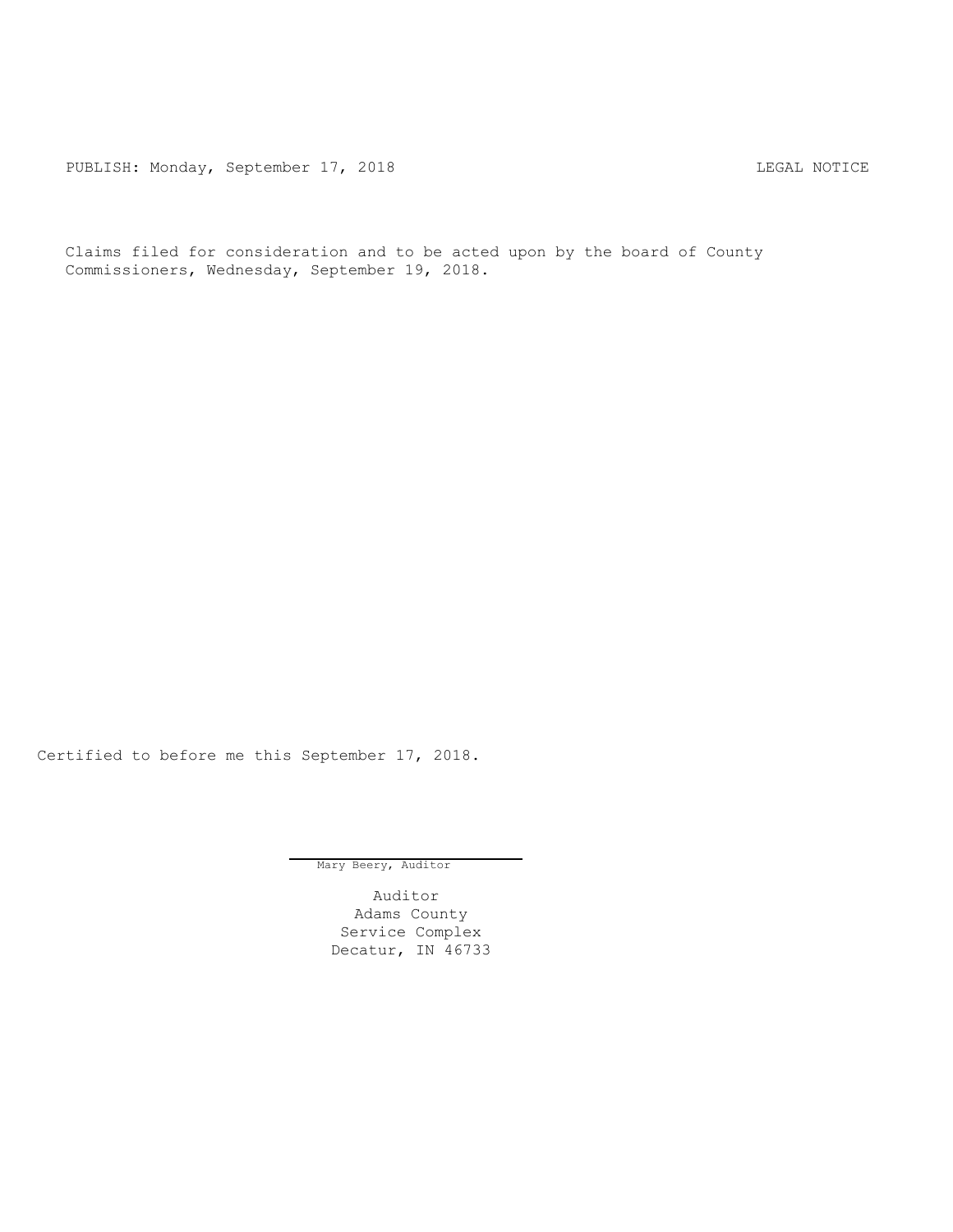

## **Claims Docket for Newspaper Adams County, Indiana**

## For Period: **8/16/2018** to **8/29/2018**

*313 W. Jefferson St. Decatur, IN 46733 (219) 724-2600*

## Date Claims to be Paid: **9/19/2018**

| <b>Vendor</b>                             | <b>Amount</b> | <b>Vendor</b>                          | <b>Amount</b> |
|-------------------------------------------|---------------|----------------------------------------|---------------|
| Adams County Council On Aging, Inc.       | 2,400.00      | Adams Memorial Hospital                | 44,148.99     |
| Appraisal Research Corporation            | 9,161.13      | Arnold Lumber Co., Inc.                | 141.94        |
| AT & T Mobility                           | 827.44        | Baker And Sons Plumbing &              | 174.75        |
| Berne Ready Mix                           | 5,198.72      | <b>Berne Witness</b>                   | 69.78         |
| Suburban Propane LP                       | 143.00        | Butler, Fairman, & Seufert             | 20,952.00     |
| <b>Charles Bowers</b>                     | 2,333.33      | Chet's Pest Control                    | 90.00         |
| Cintas Location #338                      | 179.82        | City Of Decatur                        | 618.79        |
| Decatur Hardware & Rental                 | 97.68         | Decatur Daily Democrat                 | 755.87        |
| Decatur Police Department                 | 192.00        | Geneva Police Department               | 32.00         |
| Gordon Food Service                       | 3,550.36      | Haggard-Sefton & Hirschy Funeral Home  | 300.00        |
| Hilty Engine Service                      | 148.65        | I.C.O. Training Fund                   | 4.00          |
| Joe Spaulding                             | 53.68         | Legal Directories Publishing Co. Inc.  | 8.75          |
| Mark S. Gresla, MD                        | 540.25        | Monroe Trophy                          | 120.50        |
| National Oil And Gas                      | 648.74        | Roger Thompson                         | 120.00        |
| Roto-Rooter                               | 200.00        | <b>Shifferly Dodge</b>                 | 34.65         |
| Stone-Street Quarries, Inc.               | 8,877.77      | West Payment Center                    | 849.64        |
| Central Indiana Hardware                  | 474.52        | Miller, Burry & Brown, P.C.            | 3,502.27      |
| Swiss City Veterinary Clinic              | 200.00        | Imi Irving Material, Inc.              | 18,916.84     |
| Paul Norr                                 | 37.50         | Indiana Assoc. Of County Commissioners | 230.00        |
| B Secure Alarm Systems, Inc.              | 67.60         | Mary Beery                             | 730.00        |
| Don Myers Plumbing                        | 119.34        | <b>Boyce Forms Systems</b>             | 478.34        |
| Youth Opportunity Center, Inc             | 2,660.00      | Geneva Municipal Utilities             | 69.75         |
| Brooks Construction Co., Inc.             | 117,397.19    | Adams County Recorder                  | 100.00        |
| Emil W. Meyer                             | 120.00        | Harvest Land Co-op                     | 81.89         |
| Adams County Truck Repair, Inc.           | 61.07         | VoMac Trucks Sales & Service           | 294.12        |
| Michael G. Werling                        | 850.00        | Troyer's Market LLC                    | 4,801.49      |
| <b>Uricks Trucking</b>                    | 560.00        | Larry Weaver                           | 95.04         |
| North Adams Community Schools             | 276.22        | Bi-County Services, Inc                | 3,276.00      |
| HPS LLC                                   | 850.00        | <b>Bureau of Motor Vehicles</b>        | 15.00         |
| <b>Stationair's Express</b>               | 4,853.63      | Schwartz Steel LLC                     | 61.98         |
| Nussbaum Mechanical, LLC                  | 627.28        | FlexPAC                                | 1,676.29      |
| Donna E. Barger                           | 60.00         | Paul W Rumple                          | 50.00         |
| Decatur Ace Hardware                      | 335.51        | Dekalb County Treasurer                | 70.62         |
| K-Tech Specialty Coatings Inc.            | 213,595.36    | First Response                         | 1,285.32      |
| O'Reilly Auto Parts                       | 393.52        | <b>Integrity Auto Glass</b>            | 558.00        |
| <b>Central Customer Charges</b>           | 143.50        | Jerandan Portable Toilets              | 173.90        |
| <b>Adams County Community Corrections</b> | 1,356.00      | James J. Voglewede, Jr.                | 45.76         |
| Jutte Excavating, Inc.                    | 158,044.51    | Priority Engineering, LLC              | 320.47        |
| Piqua Ag Enterprises, LLC                 | 6,000.00      | Kent Lehman                            | 120.00        |
|                                           | 132.00        | Matthew Lose                           | 12.76         |
| <b>EMP</b> Technical Group                |               |                                        |               |
| Rolf Reporting, Inc.                      | 41.60         | John Deere Financial                   | 34.94         |
| Troy Habegger                             | 954.10        | Perry ProTech                          | 1,269.91      |
| New Look Exteriors, Inc.                  | 11,566.00     | U.S Postal Service (Postage-By-Phone)  | 9,000.00      |
| Community Fiber Solutions, Inc.           | 13,070.53     | AccessLine Communications              | 206.14        |
| Lutheran Medical Group LLC                | 78.92         | U.S. Aggregates Inc.                   | 5,645.42      |
| Kristina A. Nichols/Cans for CoPays       | 21.92         | Wex Bank                               | 25.28         |
| Jessica Nix                               | 2,117.00      | Tork Products, Inc.                    | 106.12        |
| Douglas Hartman                           | 50.00         | <b>Brad Boyle</b>                      | 60.00         |